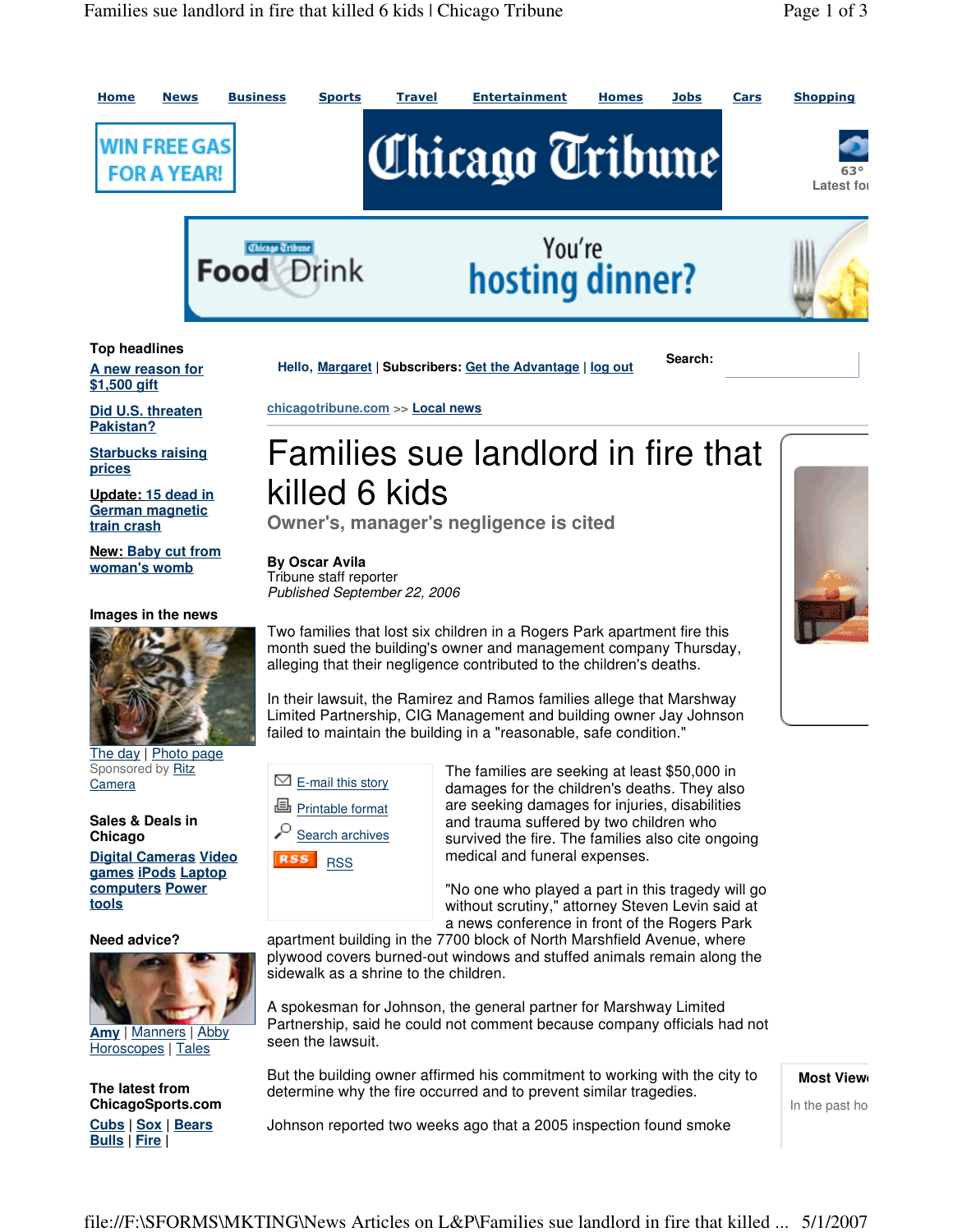

**CONSTRUCTION** read more & apply

**MANAGER OF ONLINE LEARNING & INSTRUCTIONAL TECH** read more & apply

**AUTO SALES** GROSSINGER CHEVROLET read more & apply

**ASSOCIATE DEAN FOR SOCIAL SCIENCES** COLLEGE OF LAKE **COUNTY** read more & apply

**STUDENT LOAN CONSOLIDATOR** read more & apply

**Search Chicago jobs**

**Search** 

**All Chicago jobs Post resume Post a job** 

powered by careerbuilder<sup>®</sup> detectors in the Ramirezes' third-floor apartment. A follow-up probe after the fire found working smoke detectors in every other unit.

Chicago fire officials have said that they found no smoke detectors in the unit, and Levin said it was the landlords' responsibility to make sure the devices were in place. But the attorney would not comment when asked if the landlord knew that the family had no smoke detectors.

Officials with CIG Management could not be reached Thursday afternoon.

Five of the Ramirez children and a young family friend died in the Sept. 3 fire, apparently caused by a candle. The Ramirez family had been living without power for months because they could not pay their bill.

The lawsuit does not name ComEd as a defendant but does ask the company to provide information related to the case. Luis Diaz-Perez, a ComEd spokesman, said the company is inclined to cooperate but is still evaluating the request.

Levin said the families had not ruled out including ComEd in future litigation.

At the news conference, Levin said that the family lost power, even though they were disputing charges on their electric bill. But Diaz-Perez said other, undisputed charges were large enough to trigger the shutoff.

The fire sent shock waves through the neighborhood and unleashed a wave of finger-pointing.

Some friends questioned why the Ramirez family did not seek help when they lost their power. Others said the landlord has typically done a poor job maintaining his buildings. Even Mayor Richard Daley said the landlord bore some responsibility for the tragedy.

The lawsuit specifically mentions the lack of working smoke detectors but also cites unspecified "fire hazards" in the building.

Since the fire, community members have donated more than \$45,000 to help the family. More than 1,200 mourners packed a Rogers Park church last week for the children's funeral.

Family members said that the two injured children, 16-year-old Natali and 8-year-old William, were released from the hospital this week.

The children's parents "are trying to get back to their normal routine, but it's taken a lot of time," said Yadira Ramirez, 18, a sister to all but one of the fire victims.

----------

oavila@tribune.com

Copyright © 2006, Chicago Tribune

1. White Ho

- 2. Red Line
- 3. Man dies
- 4. Severe w
- 5. A new re

**More most vi** 



**Find** places a

**quick clicks: Music | Movie** 

## **Restaurant re**



Phil Vettel on v

## **Videos from Ti**

| <b>Federal</b><br>administr |  |
|-----------------------------|--|
| <b>FBI Cou</b>              |  |
| <b>Families</b>             |  |
| <b>Corrupt</b>              |  |
| <b>Lost iPc</b>             |  |
| <b>Oktober</b>              |  |
| <b>Urlache</b>              |  |
| <b>Check All</b>            |  |
| Select videos               |  |

**Site index**